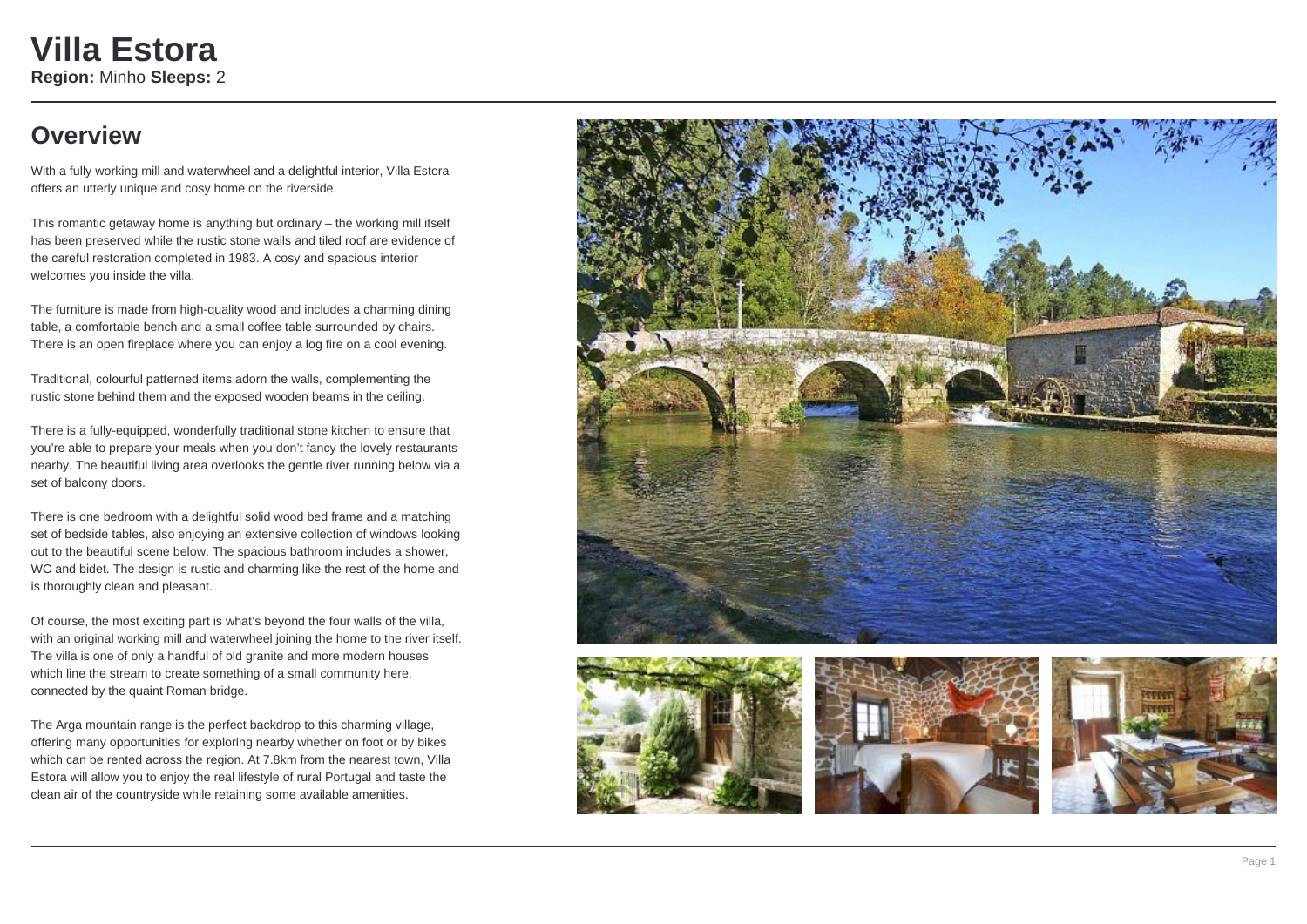### **Facilities**

Quirky • Wi-Fi/Internet • Air-Con • <1hr to Airport • BBQ • Ground Floor Bed & Bath • Satellite TV • Indoor Games • Pool/Snooker • Working Fireplace • Heating • Not for little ones • Waterfront • Rural Location • Walking/Hiking Paths • Wine Tasting • Fishing • Outstanding Landscapes • Outdoor Pursuit & Activities • Romantic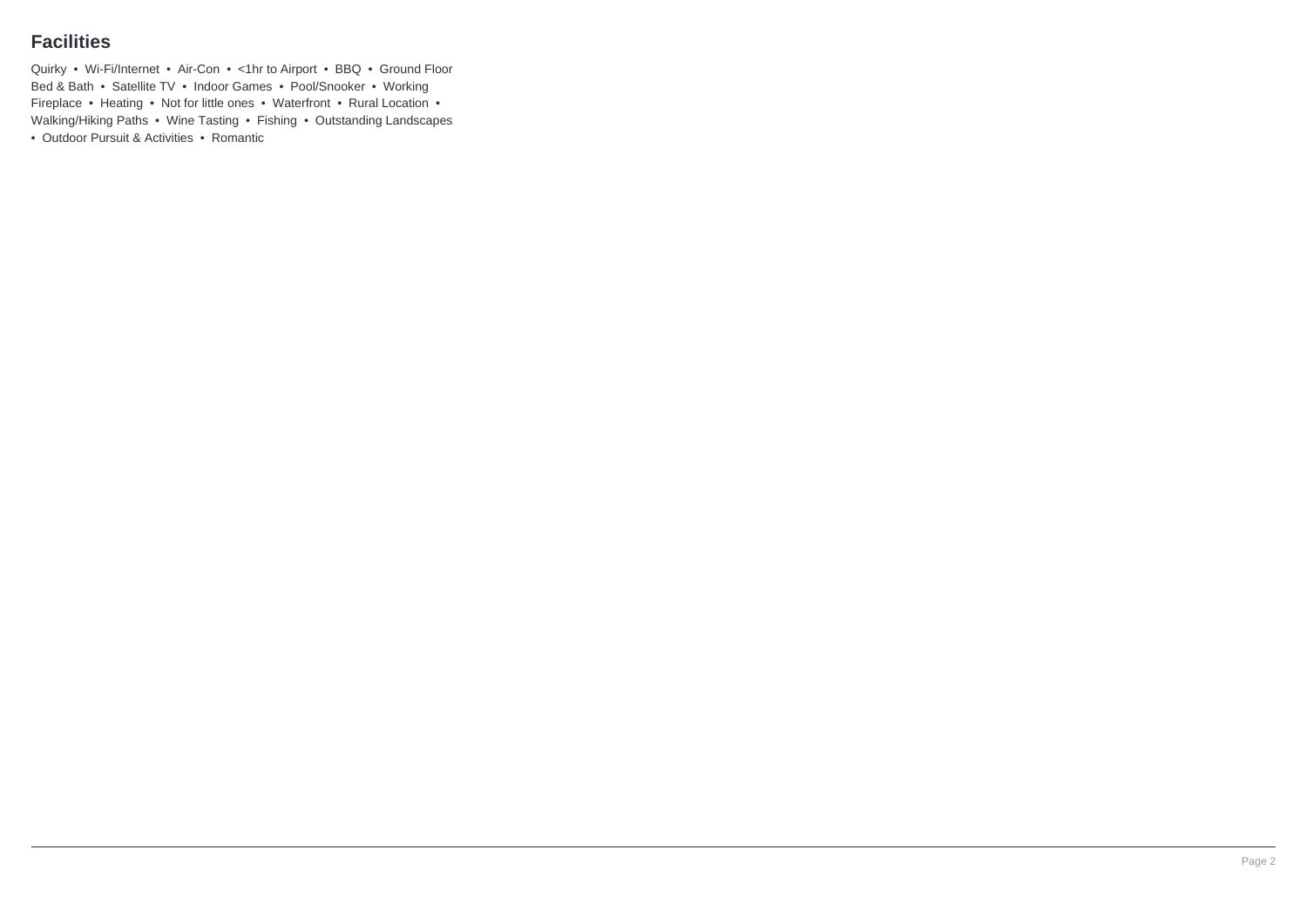# **Interior & Grounds**

### **The Villa**

Villa Estora is located a few kilometres from Ponte de Lima, next to the Roman bridge of the River Estorãos. There is one room, and it can accommodate up to 2 people

#### Ground Floor

- Traditional styled living room with comfortable seating and access to the garden
- Open plan dining area for 4 people
- Well equipped kitchennette
- Bathroom
- Bedroomw with double bed

### Exterior Grounds

- Small garden
- Outdoor dining
- Direct access to the river
- Private parking
- Babrbecue

### **Additional Facilities**

- Wi-Fi connection
- Air conditioning
- Central heating
- Satellite TV

Registration Number: RNET n.º 497







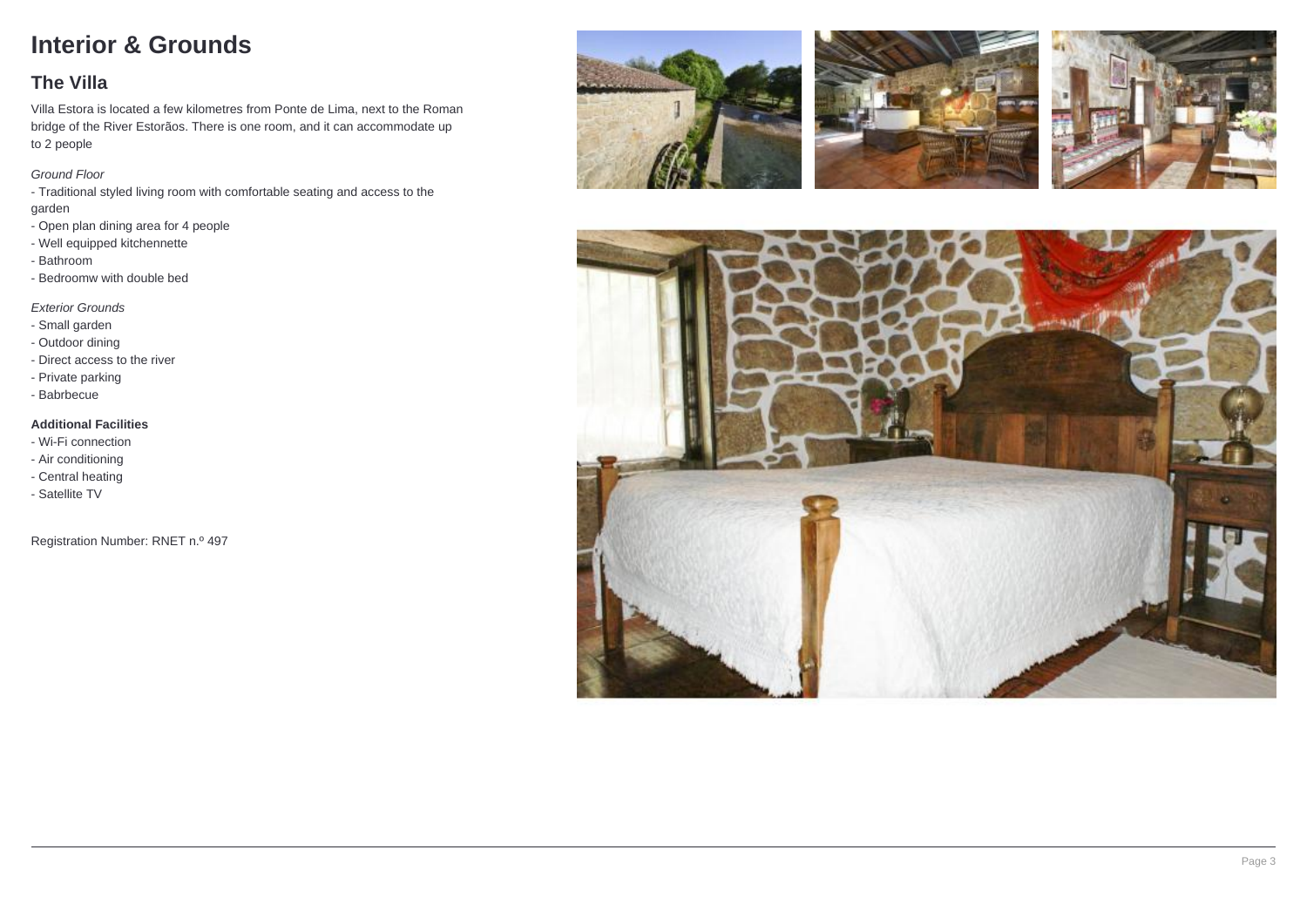## **Location & Local Information**

Enveloped in vineyards and rolling hills of green, Villa Estora is located in the beautiful Minho region, in the foothills of Serra da Arga mountains.

Situated near to the spa town of Gerês, the traditional village of Lindoso and the beautiful old village of Ponte de Lima, you are ideally located to enjoy the quaint communities as well as the slow pace of life of rural Portugal. The town of Braga, the capital of the district, is about 35 minutes away and hosts many relics of the region's diverse history.

Minho is a fantastic, mostly rural region on the northernmost Atlantic tip of Portugal, bordering the Spanish region of Galiza, with which it shares many attributes. Minho is perhaps most famous as the home of the Vinho Verde, a crisp, dry white wine (although as the name suggests, it is, in fact, green!) best enjoyed with a local fish dish.

Very lovely, and very affordable. Minho is particularly special as it features the country's only National Park, the Parque Nacional da Peneda-Gerês, which is less than half an hour from Villa Estora, with around 72,000 ha of land. It is a mountainous nature reserve that includes prehistoric remains, walking trails, rugged hills as well as deer, wolves and golden eagles!

Portugal itself is a small, fascinating country at the most Western point of mainland Europe. The capital, Lisbon, is known for its lively nightlife, with endless bars and clubs full of fun-loving locals and tourists alike, but also has plenty of fascinating history (check out Belém, jam-packed with monuments!) and undulating terrain, famously termed the 'city of the seven hills'.

From Lisbon, it is very quick to travel by the domestic high-speed train line to the city of Braga, which will connect you reasonably quickly to Villa Estora although both Porto and Vigo airport is within 40 miles!

With a vast coastline with the mighty Atlantic Ocean, Portugal is a real paradise for the keen surfer, or indeed even those looking to try it for the first time. And for those less keen on surfing, the beaches of Portugal are still well worth a visit for their beautifully clear waters and beautiful sands.

### **Local Amenities**

| Nearest Airport    | <b>Porto Airport</b><br>(81 km)      |
|--------------------|--------------------------------------|
| Nearest Ferry Port | <b>Caminha Ferry Port</b><br>(46 km) |





Google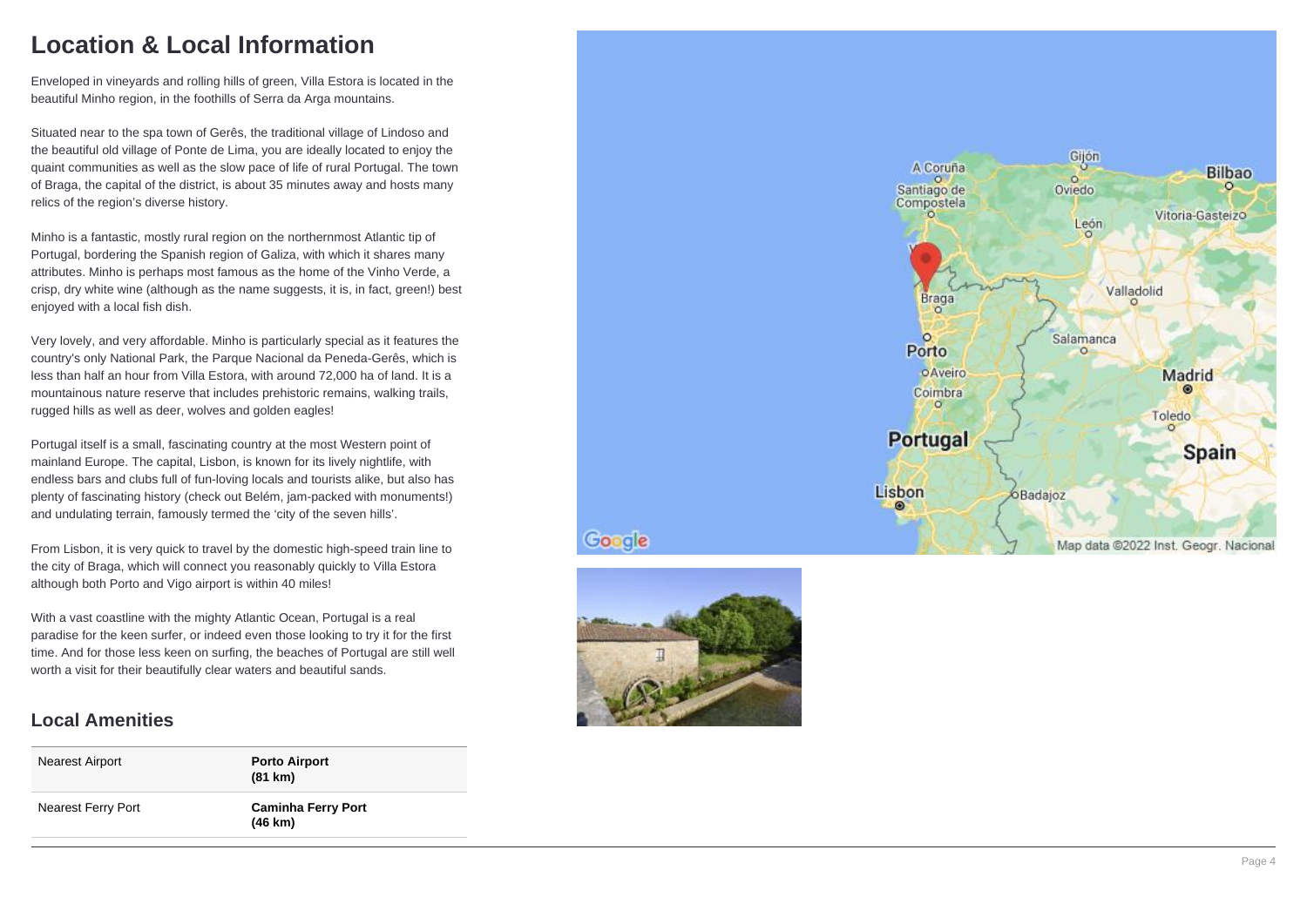| Nearest Village            | <b>Estoraos</b><br>(1 km)            |
|----------------------------|--------------------------------------|
| <b>Nearest Town/City</b>   | Ponte de Lima<br>(9 km)              |
| <b>Nearest Restaurant</b>  | <b>Acude Restuarnate</b><br>(8 km)   |
| Nearest Bar/Pub            | Pincho's Bar<br>(9 km)               |
| <b>Nearest Supermarket</b> | Merceria Canadelo<br>(3 km)          |
|                            |                                      |
| Nearest Beach              | <b>Norte Beach</b><br>(25 km)        |
| Nearest Golf               | <b>Estela Golf Course</b><br>(53 km) |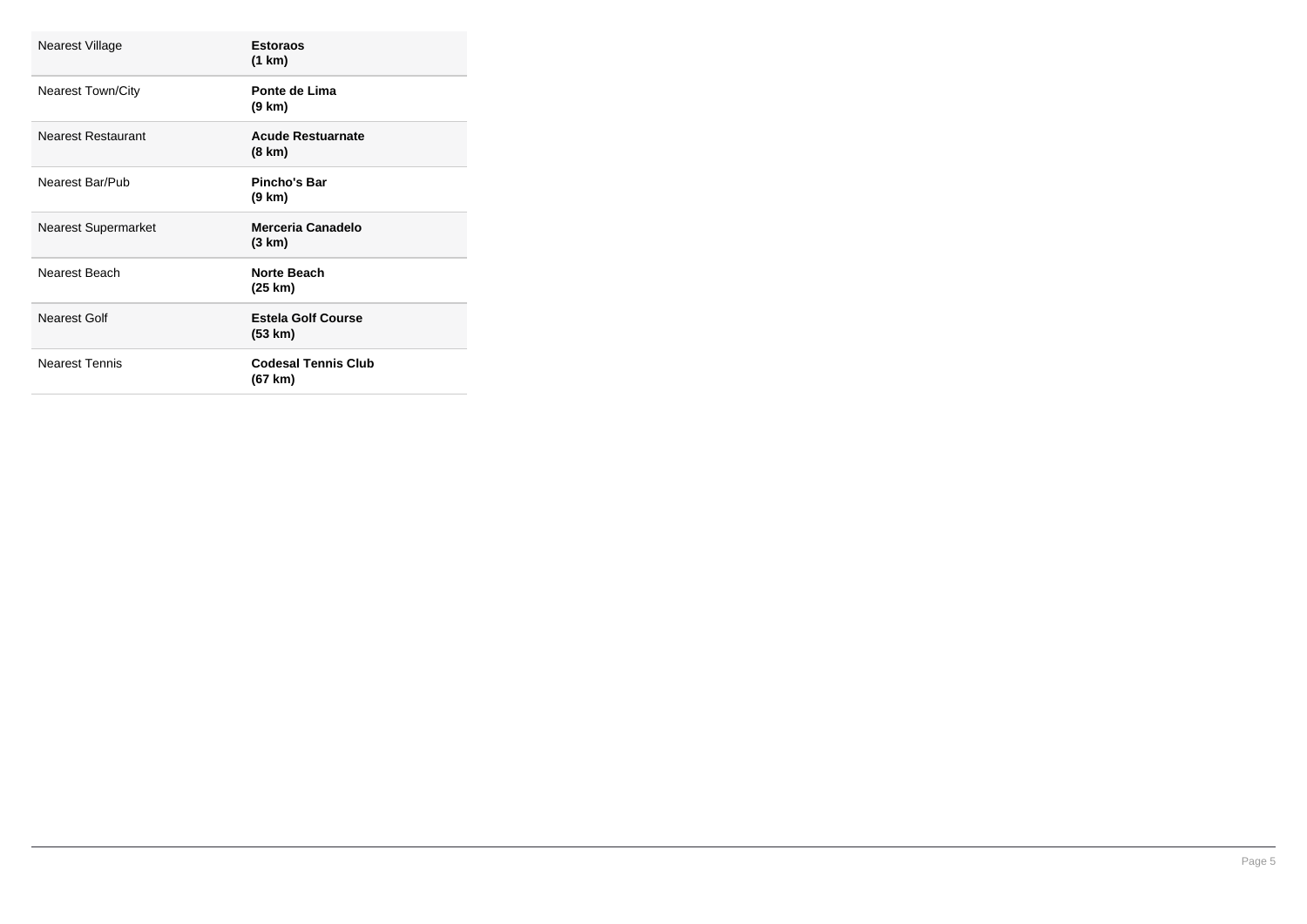# **What Oliver loves…**

- The enchanting landscape which surrounds the villa is an absolute treat to view from home and nearby – be sure to explore it!
- There is an authentic sense of the history of the mill thanks to a careful restoration in 1983, creating a perfect blend of traditional style with modern comforts including central heating, as well as an open fireplace to keep you warm on the cool evenings
- Ideally located to access the Parque Nacional da Peneda-Gerês, you can enjoy a lovely day of exploring Portugal's only National Park – just on the doorstep!
- Fall asleep to the soothing sound of the running river below, and wake to the gentle birdsong in the garden as you embrace the rural way of life!

## **What you should know…**

- Unfortunately, there's no capacity for children or extra guests here as there are no extra beds or cribs available
- There's no internet or WiFi available in Villa Estora use this opportunity to enjoy nature, fresh air and a more straightforward way of life!
- We must warn you there's a church nearby with a bell that rings every 15 minutes it's a charming part of the local culture and a gentle tune, but it might bother some guests more than others